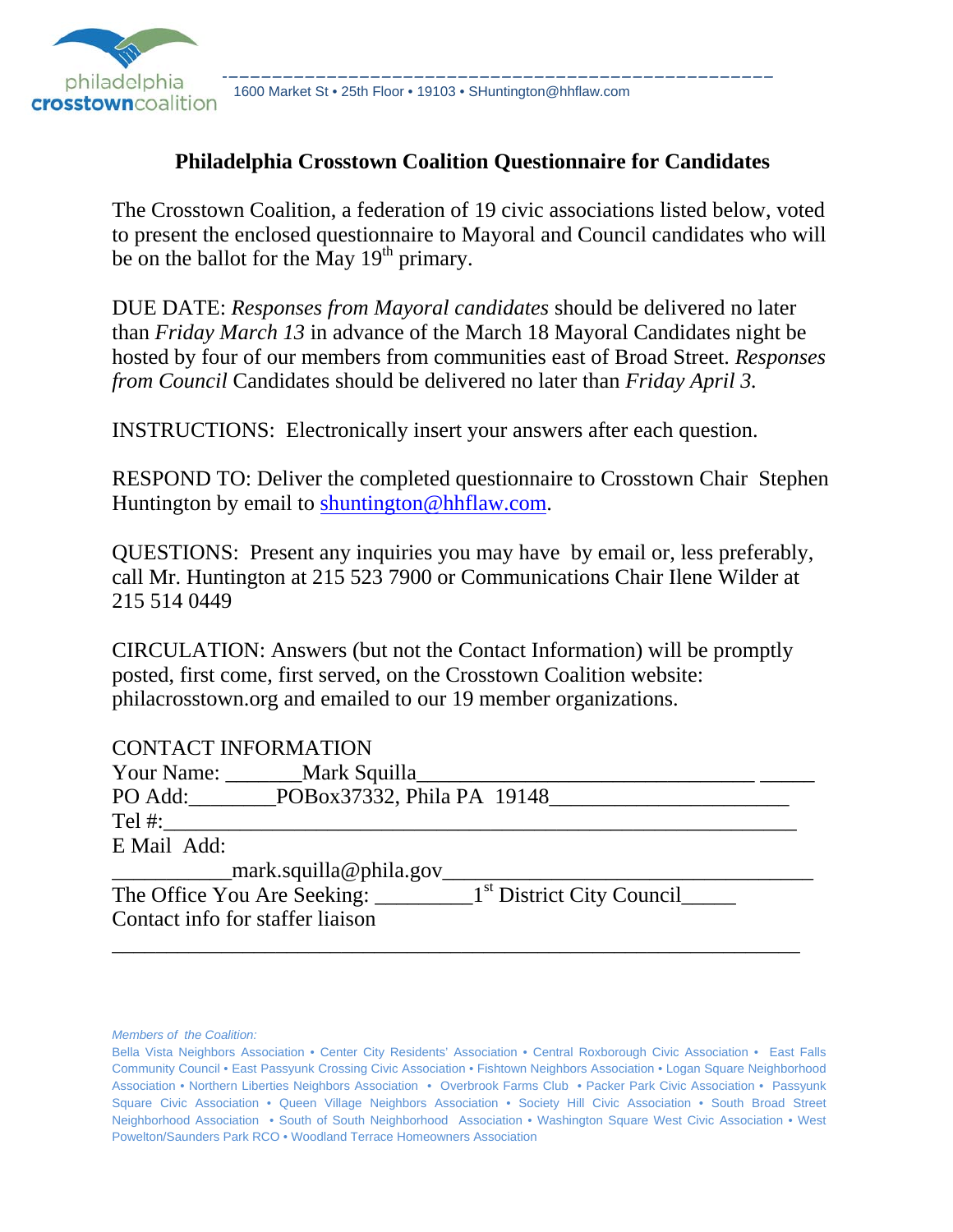### **TAX AND FINANCE QUESTIONS**

#### **1. TAX ABATEMENT**

Philadelphia's ten-year tax abatement eliminates real estate taxes on new construction and improvements (but not the underlying land) for ten years. Supporters argue that the lost tax revenue is more than offset by enhanced business, wage and sales tax collections and note that since the abatement went into effect, development activity has increased dramatically. Opponents argue that the abatement stimulates development for only high income housing, and reduces much needed city real estate tax revenue, of which more than  $50\%$  goes to schools.

*Should the ten year realty tax abatement continue as is? Yes until we can end the uniformity clause.* 

*Should it be modified or abolished? Modified*

*If you favor modification, what modifications should be made? ? It should probably be modified to increase abatements in areas where the 10 year abatement is not attracting any development. Maybe increase to 15 or 20 year abatement. Also increase the abatement for affordable housing. You can then decrease the abatement in the developed areas.*

### **2. REAL ESTATE TAXATION**

In 2013, for the first time in over two decades, the City reassessed all 579,000 parcels within the City limits. Tens of thousands of residential property owners were shocked to receive much higher property tax assessments

*How frequently should reassessments occur? OPA should reassess a ¼ of the city every year. This will enable everyone to be reassessed every 4 years. This will also allow OPA to do a thorough job on a smaller portion of the city. They also need to fix the land values to increase the taxes collected on abated properties.*

## *3.* **WAGE TAX**

Philadelphia receives 66% of its tax revenue from wages and business receipts; in contrast, in New York City and Washington DC, 34% and 35% of tax revenues are from wages and business receipts. In those two cities, proceeds from real estate taxes are much larger (41% and 36%, respectively)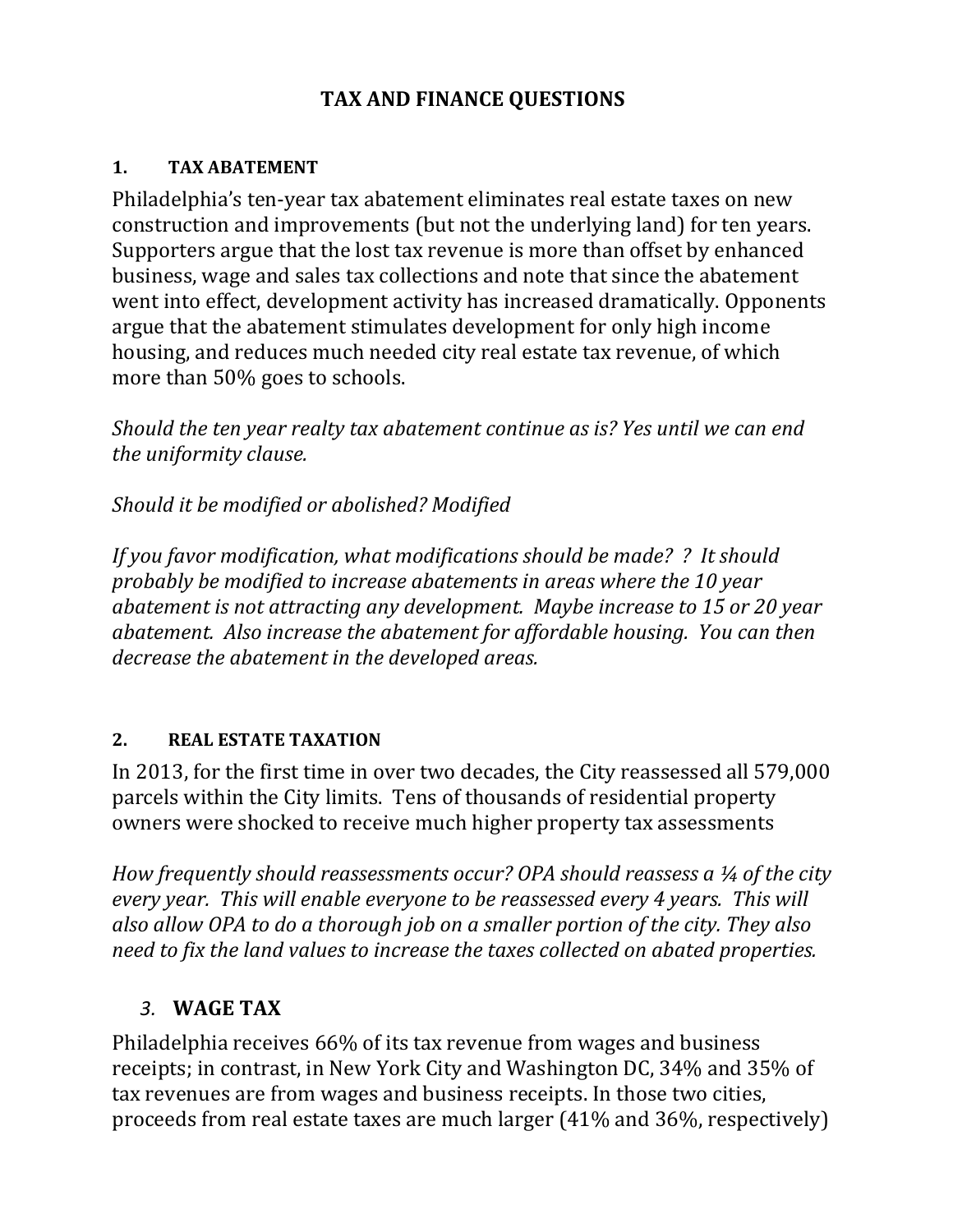than in Philadelphia, where this value is 17%. Critics contend that Philadelphia's reliance on wage/business taxes drives workers and businesses out of the City because it is easier to relocate people than it is to relocate offices and factories.

### *Should Philadelphia shift more of its revenue sourcing from wage and business taxes to real estate taxes? yes*

*If you believe we should shift away from wage and business taxes to real estate taxes, how would you propose to do this? We should lower the wage and business taxes and end the uniformity on real estate taxes that will allow a greater tax on commercial properties. This split should then stay even if taxes were ever raised.* 

# *If you do not believe that such a shift should occur, why not?*

## **4. DELINQUENT TAXES**

The City currently has over \$1 billion in delinquent taxes. Approximately half are delinquent property taxes and half are delinquent wage, business income, and related business taxes. Each year, the deficit grows, a trend which suggests that the City lacks the political will or competence (or both) to collect taxes. One tax collection strategy is to remove the collection task from the City and sell tax liens to private investors so that the private sector would set about collecting these debts. Proponents observe that because the \$1 billion delinquency shows that the City is incapable or unwilling to collect delinquent taxes, tax collections should be transferred to the private sector. Critics worry that private concerns would engage in improper collection tactics or fail to fairly treat tax delinquents who are down on their luck.

*Should the City sell tax liens to private investors? Yes, We have proposed 3rd party tax lien sales to boost the collection of delinquent taxes with certain safeguards in place.*

*If not, what steps would you take to ensure that the delinquency is addressed?*

### **5. PGW SALE**

Advocates of the recent failed sale of the Philadelphia Gas Works (PGW) favored the sale because the City could use the proceeds, about \$400 million, to reduce the \$5 billion underfunding of the City's pensions. They further contended that the City had no business running a gas company, that City ownership leaves open the door for patronage positions at PGW, that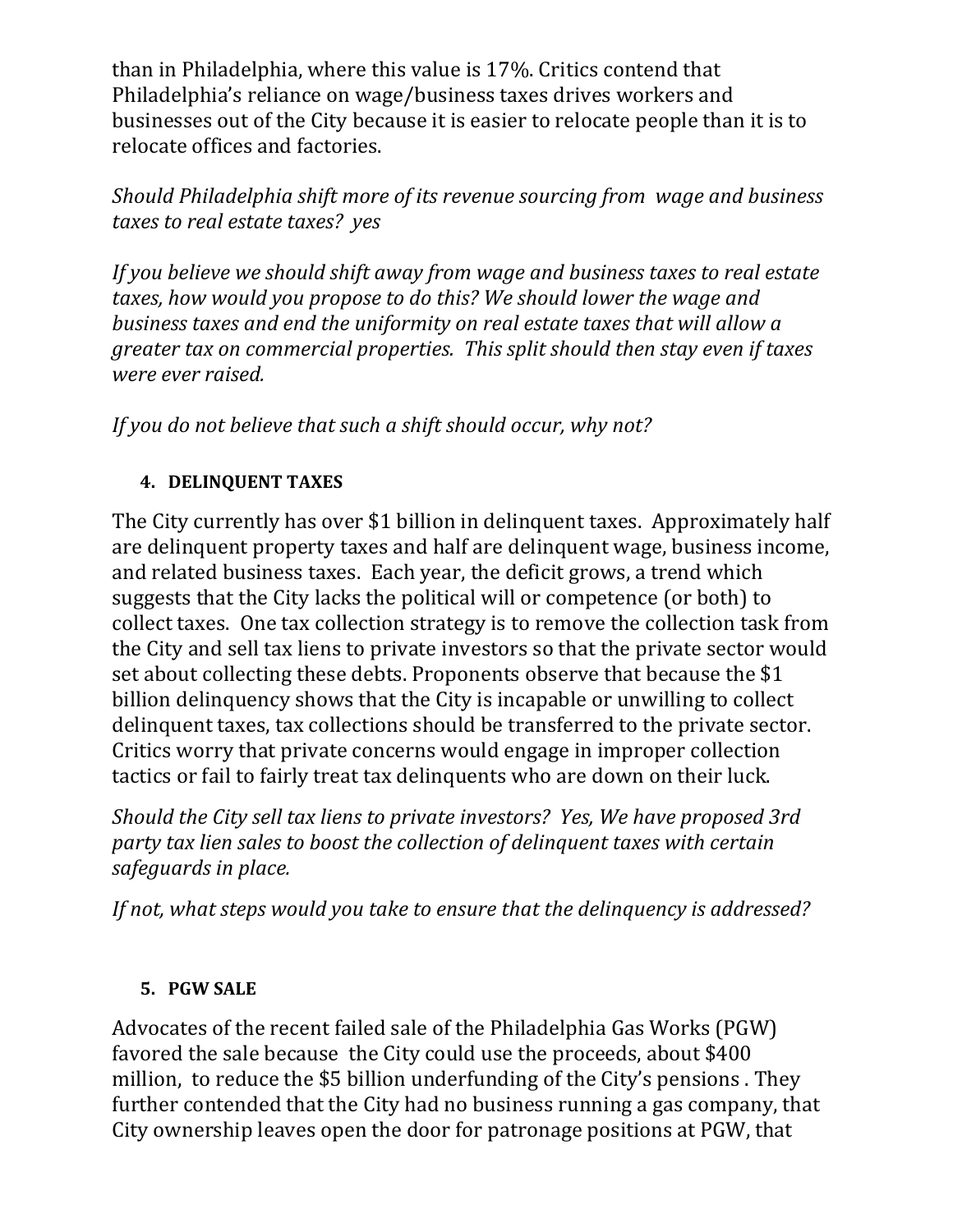City ownership limited the business opportunities of the operation, and that under public ownership, it will take nearly 90 years to replace the City's ancient and increasingly unsafe gas mains. Opponents asserted that a sale would eliminate PGW's annual \$18 million contribution to the City's general fund. Opponents were also concerned that even though a privately operated PGW, like PECO, would be regulated by the Public Utility Commission, a private operator would be more likely to raise rates and be less responsive to the needs of low income residents than a City owned utility. Critics also contended that the private operator produced no credible plan for upgrading infrastructure that would not have entailed substantial long-term rate increases, Both sides presented reports substantiating their positions. Despite these divergent views, City Council decided not to hold public hearings on the proposal, let alone conduct a yea or nay vote.

*Do you believe that City Council should have conducted public hearings on the PGW controversy? The entire process was flawed from the start. I am always in favor of holding hearings. The way the deal was structured there was only a yes or no vote with no protections to the city and no infrastructure guarantees. Please explain your answer.* 

*What is your vision for the future of PGW? I believe we should look at a Public private partnership compared to an outright sale. This option was not a possibility during the last go‐around.* 

### 6. **PENSIONS**

The City spends  $18\%$  of its budget – about \$660 million (in 2012) – on pensions. Even so, the City's pension obligations are currently underfunded by approximately \$5 billion, more than the \$4 billion the City expects to take in during the next fiscal year. Three questions:

*Do you believe that the City can "grow" its way out of this deficit– i.e. that prosperity in the City, as distinguished from tax hikes, will produce higher realty and business tax revenues so that the additional funds can be used to pay down the deficit OR that the City can somehow change its ways and pay down the deficit by better practices? Both grow and better practices.*

*If you do not believe that "growth" alone will suffice to address this issue, , which do you favor: raising taxes, cutting spending or selling assets? Depending on your answer, specifically identify the taxes to be raised, the names of the programs that should be cut (please no generalities like eliminating "waste and abuse"), or the assets to be sold. I think private/public partnership with PGW can enable us to pay down the pension deficit by realizing yearly gains on this venture.*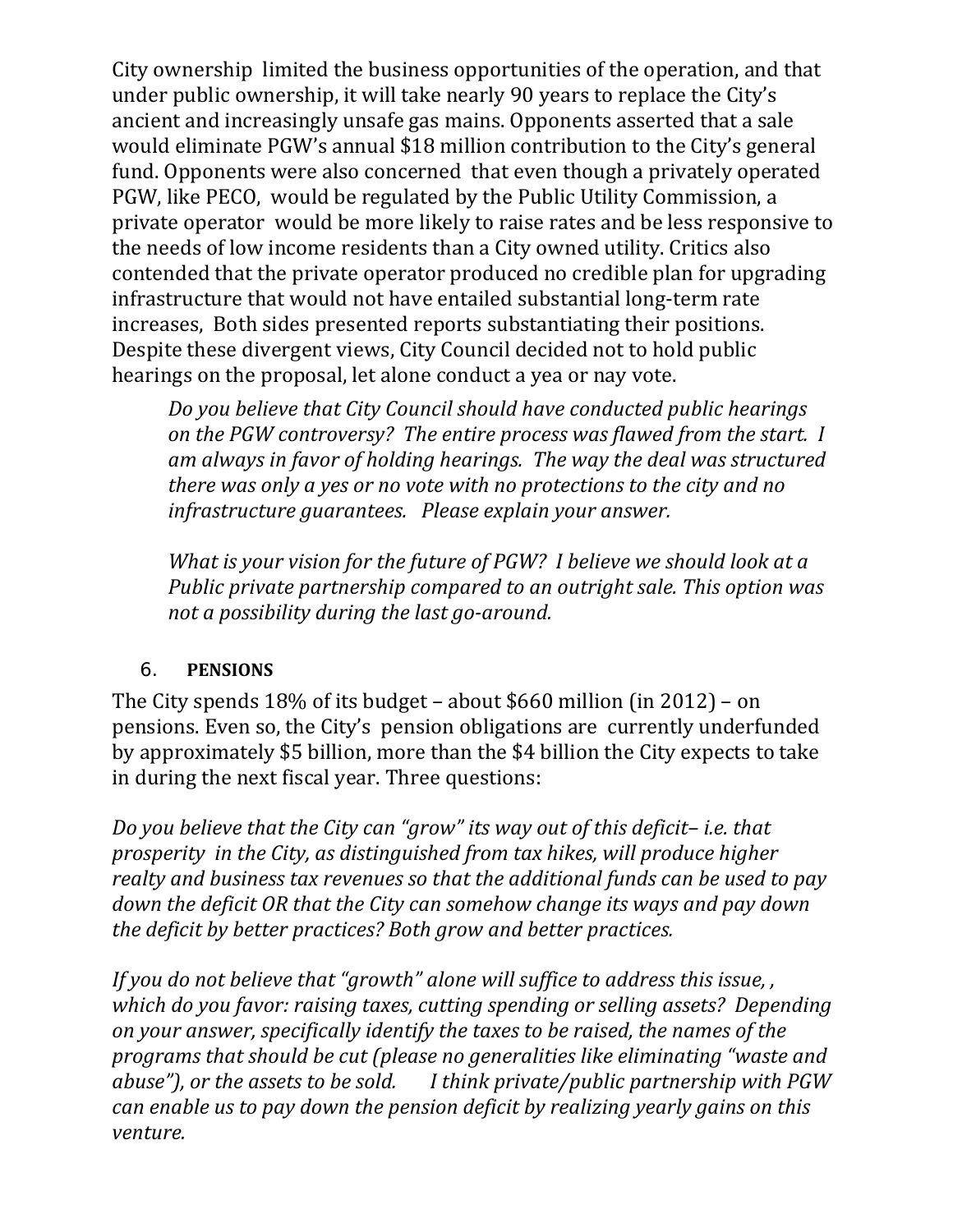*To gradually improve the pension plan's funding status, do you favor continuing the defined benefit plan for existing employees while instituting a defined contribution plan for more recently hired employees? Possibly or paying more into the plan, but this would have to be done through collective bargaining.* 

# **DEVELOPMENT QUESTIONS**

# **7. CHANGING NEIGHBORHOODS**

Some Philadelphia neighborhoods are changing, with better-off people moving into areas historically occupied by less well-off residents. This trend increases the city's tax base (and thus its ability to address the challenges many of its residents face) and often improves the physical characteristics of a neighborhood, but it can also bring unsettling changes, not only through increasing property taxes but also via alterations in the makeup of affected communities. 

*Other than providing real estate tax relief to long‐time residents whose assessments have increased due to rising values in the neighborhood, do you believe that government should intervene regarding these neighborhood changes?* yes

*If so, list the disruptions you would target and the remedies you would suggest. I think we should look at different ways to create affordable housing opportunities*

# **8. ZONING RELIEF THROUGH COUNCIL**

In 2012, after years of effort, the City passed a comprehensive revision of its zoning code. Many developers with projects which do not conform to the new zoning code have sought City Council ordinances to revise the zoning of their parcels, without going through the Zoning Board of Adjustment for a variance. Critics claim that zoning by council ordinance favors those with Council connections and/or big-ticket projects. Proponents argue that stakeholder input can be received in Council and that the Council procedure will encourage development because legal challenges to council ordinances are less likely than appeals from Zoning Board decisions.

*Would you vote for (or sign) ordinances enabling developments contrary to the zoning code and which have not received a variance from the Zoning Board of Adjustment? Yes If so, under what circumstances would you vote for (or sign) such ordinances? If a development, was vetted through and supported by the community and did not fit the code parameters.*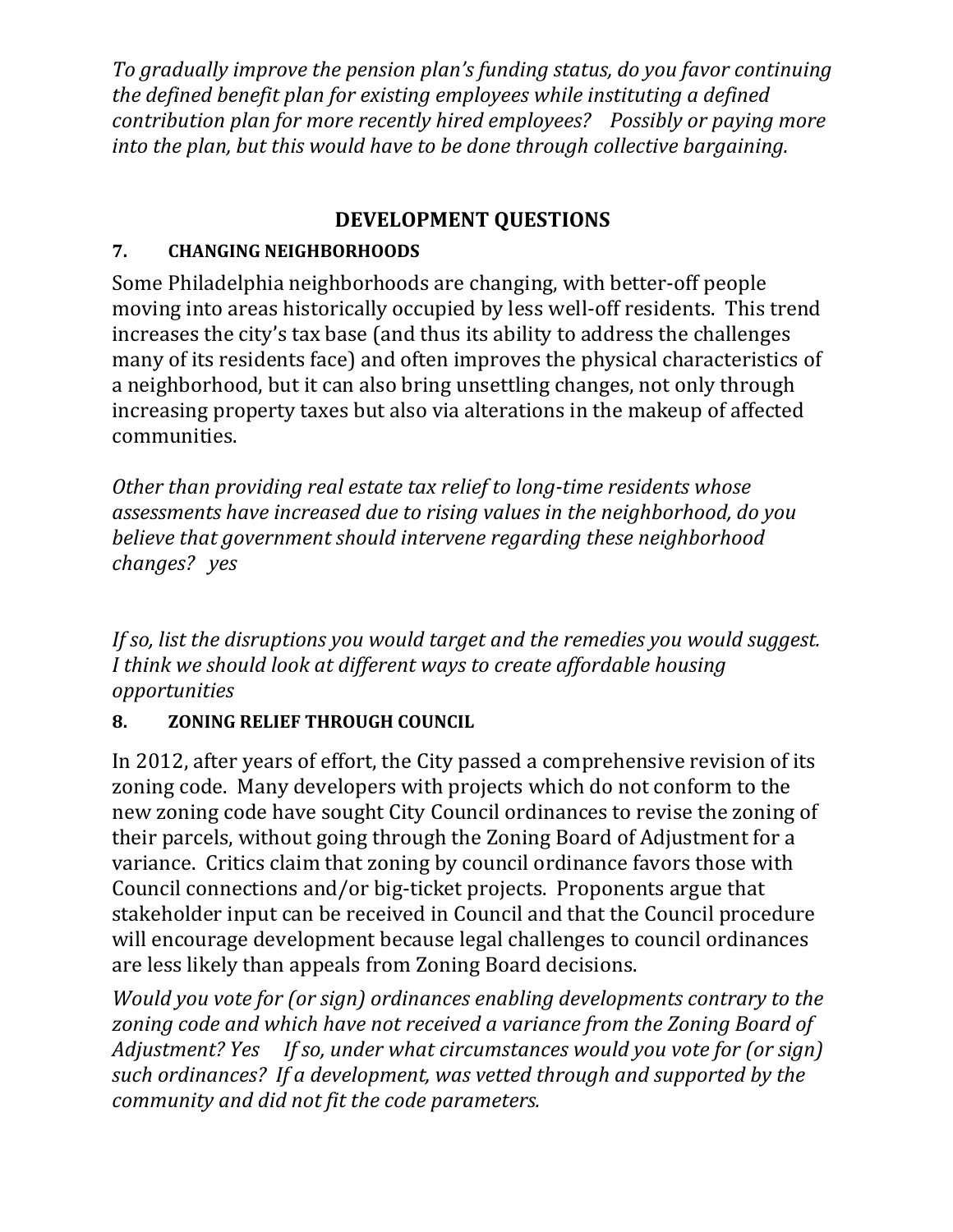### **9. CITY‐OWNED VACANT PROPERTIES**

The City owns some  $10,000$  vacant properties. These properties cost \$21 million per year to maintain. Selling these properties requires City Council approval under the newly enacted Land Bank Ordinance. Sales must also be reviewed by the 14-member vacant property review committee, composed of City officials. Some worry that these procedures serve to delay the sale of these properties and open the process to political bartering, favoritism, and waste. Others say that City Council and the Project Review Committee will appropriately protect the public interest and increase community input in redevelopment. 

*Will you vote to amend the ordinance by eliminating the Council ordinance provision? Explain your response. No, We are the last step to protect the community. If the board decided to do something that was against the community wishes, then the councilperson can block the plan. The board may be good one term and the have a different mission the next.* 

# **GOVERNMENT & ADMINISTRATION**

### **10. ETHICS: CREATING A PERMANENT INSPECTOR GENERAL**

The current City Inspector General, Amy Kurland, holds office pursuant to an Executive Order originally issued in 1984 which could be rescinded at any time by any mayor.

*Are you willing to support for Bill 130001 calling for a ballot referendum to amend the City Charter to establish an independent Inspector General funded by taxpayer dollars who would have oversight over every city department? I was, but have some concerns after the IG withheld information on the Fire department investigation and will not respond to right to know request.* 

*If elected Mayor, would you leave the current Executive Order in place and promptly fill the Inspector General's position? Yes, but have concerns*

## 11. **UNFAIR ELECTORAL DISTRICTING**

"Gerrymandering" is drawing electoral districts to serve the interests of politicians or parties. A 2010 survey ranked two of Philadelphia City Council districts (5 and 7) among the top ten gerrymandered districts nationwide, with two others  $(1 \text{ and } 9)$  also highly ranked on the gerrymandering scale.

*Would you vote to amend the City Charter in 2015 so that the next redistricting in 2020 will be conducted by an independent, non‐partisan commission? yes*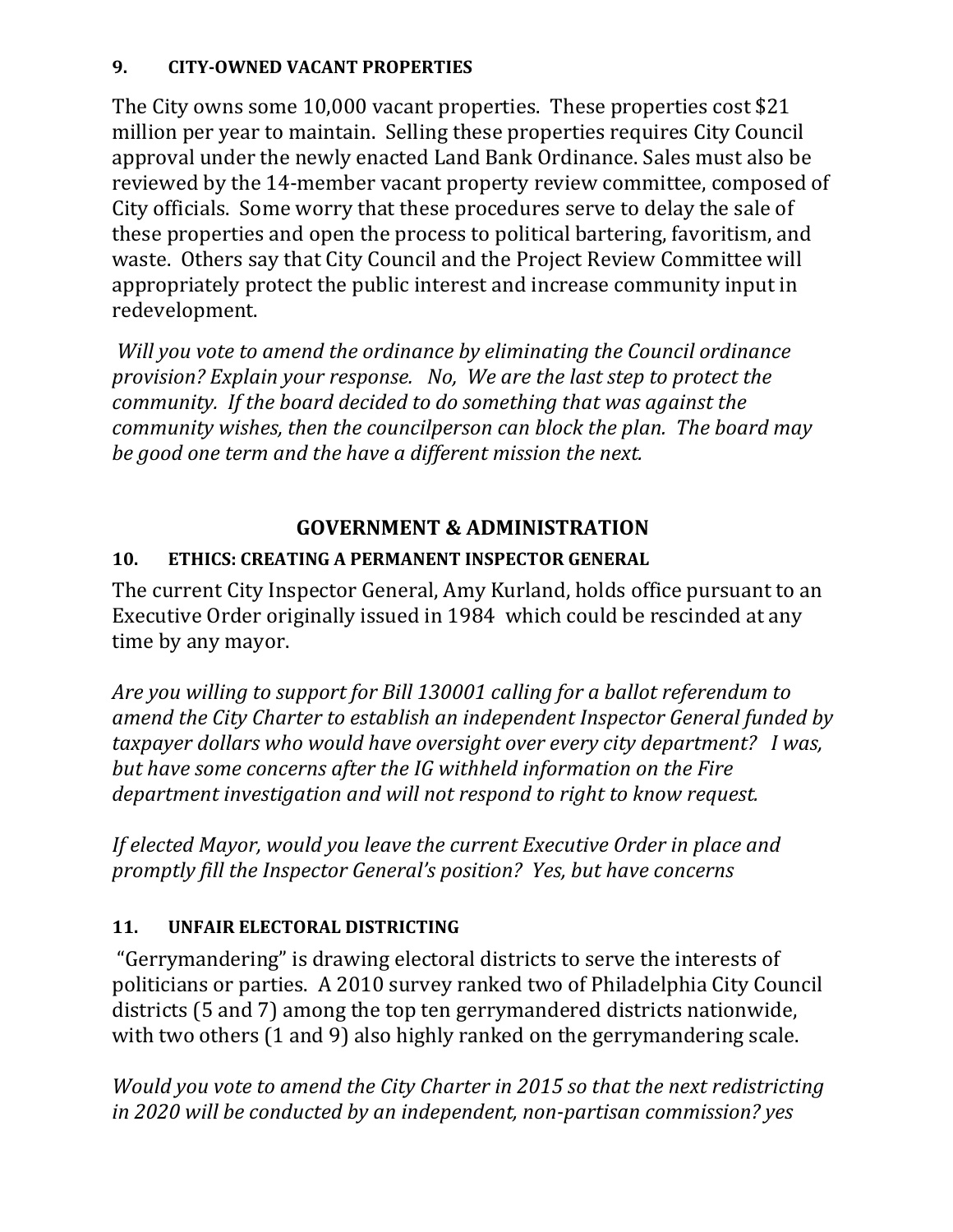#### 12. **ELECTION ADMINISTRATION**

Philadelphia elects three "City Commissioners" whose only duty is to administer elections. They serve four years regardless of their performance. In most cities, the election process is not run by three people, but by one, who is appointed by the mayor and can be removed for poor performance. Proponents say that the current system in Philadelphia empowers voters who can reject ineffectual or dishonest Commissioners. Detractors assert that Philadelphia voters are largely unaware of the duties of the three City Commissioners whose job title does not describe their job function so that the ballot results do not reflect voter's assessments of on the job performance. 

*Would you vote to amend the City Charter, eliminating the City Commissioners and adding the position of an election administrator that reports to the Mayor*? NO, Appointed positions are only as good as the person making the appointments. This can be a major mistake.

# **13.** SHERIFF'S OFFICE

Per the City Charter, the Sheriff's office is an elective position charged with responsibility for the sale of tax delinquent properties, courtroom security, and transport of inmates. Like the Clerk of Quarter Sessions, another elected office which was recently eliminated by a Charter revision, the Clerk of Quarter Sessions Court has been unable to account for the funds which it receives and its foreclosure procedures have been seen as partially responsible for the half billion dollars of property tax delinquencies. Critics of the Sheriff's office maintain that its functions should be administered by administration appointees who can be hired and fired based upon their competence. Defenders of the Office assert that Philadelphia's voters, not the Mayor, should choose who should conduct sheriff's sales, and arrange for courtroom security and inmate transport.

*Would you vote to abolish the Sherriff's office, transferring to other City agencies its functions (Sheriff's sales, courtroom security and inmate transfer )? NO, Other agencies are already to bogged down.* 

### **14.ROLE OF NEIGHBORHOODS IN DEVELOPMENT & QUALITY OF LIFE**

Philadelphia is called the city of neighborhoods, but many of our basic planning, resource, and development decisions are made with little or no effective input of neighborhoods--vital stakeholders in the city's future. These include overall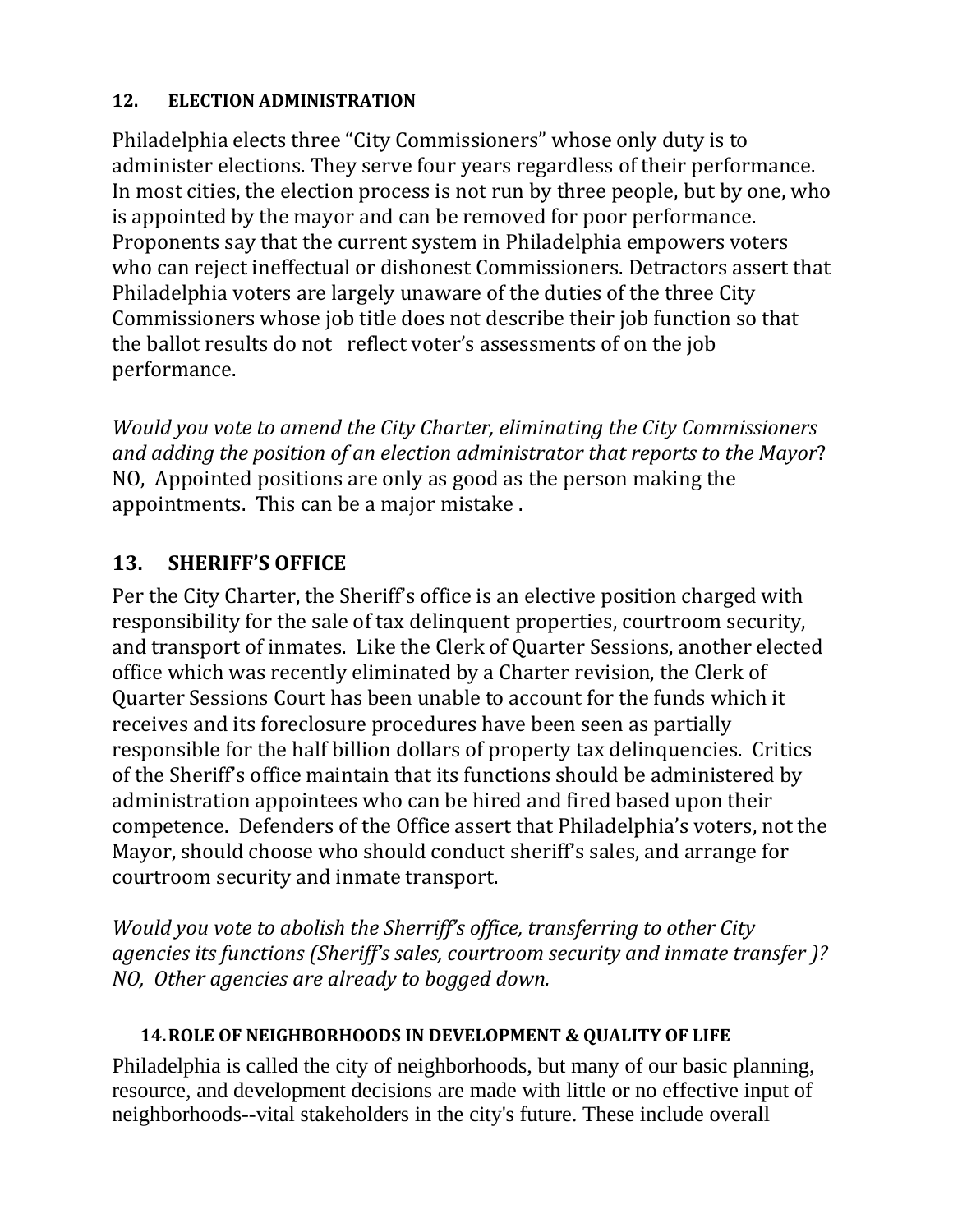development patterns, placement and design of special events, major construction, and placement and operation of key public facilities—each of which can have major impacts on adjacent communities. Some measures have been made, such as the design review process is zoning code and open public involvement. But these remain advisory, and most localized decisions and issues are still the purview of district Councilpeople rather than the administration.

*What would you do to give neighborhoods more meaningful roles in decisionmaking and more effective engagement as partners in the city's goals and mission?* 

*The new zoning code mandates that the community play a role in all zoning matters. The planning commission also includes the community to participate in the city remapping process. The problem comes when the ZBA decides to ignore community input and makes a decision on what they think is right. I believe that the mechanisms are in place, but just need to be followed. I think we can do a better job of notifying the community when their neighborhood would be impacted by legislation.* 

### **15. SCHOOLS**

Per the Mayor's Tale of the Tape, In fiscal year 2013-2014, Philadelphia contributed \$1,216,319,000 to fund the School District, a contribution which accounted for 42.3% of the School District's revenues, a percentage smaller than Chicago  $(50.3\%)$ , Dallas  $(57.7\%)$  and Boston  $(67.2\%)$  but larger than Memphis (38.4%), Baltimore (20.7%) and Detroit (20.4%).

*What is the dollar amount of the contribution that you believe the City should make in fiscal year 2016 – 2017, your first year in office, and how you would finance it. Explain your conclusion. Increase in Collection of current fees and delinquent taxes. Also increase penalties for unlicensed and unpermitted contractors and business entities.* 

*Do you believe that any strings/conditions should be attached to the City's contributions to the School District budget and, if so, what are they? I would love to benchmarks but you cannot tie any strings to the funding. The SRC is not accountable to city council.* 

## **LIFESTYLE**

### **16. HOUSING FIRST**

Philadelphia has one of the lowest levels of street homelessness of any major American city  $-1$  in 5,000 Philadelphians lives on the streets in comparison to 1 in 2,700 Bostonians, 1 in 1,800 Chicagoans, 1 in 300 San Franciscans or 1